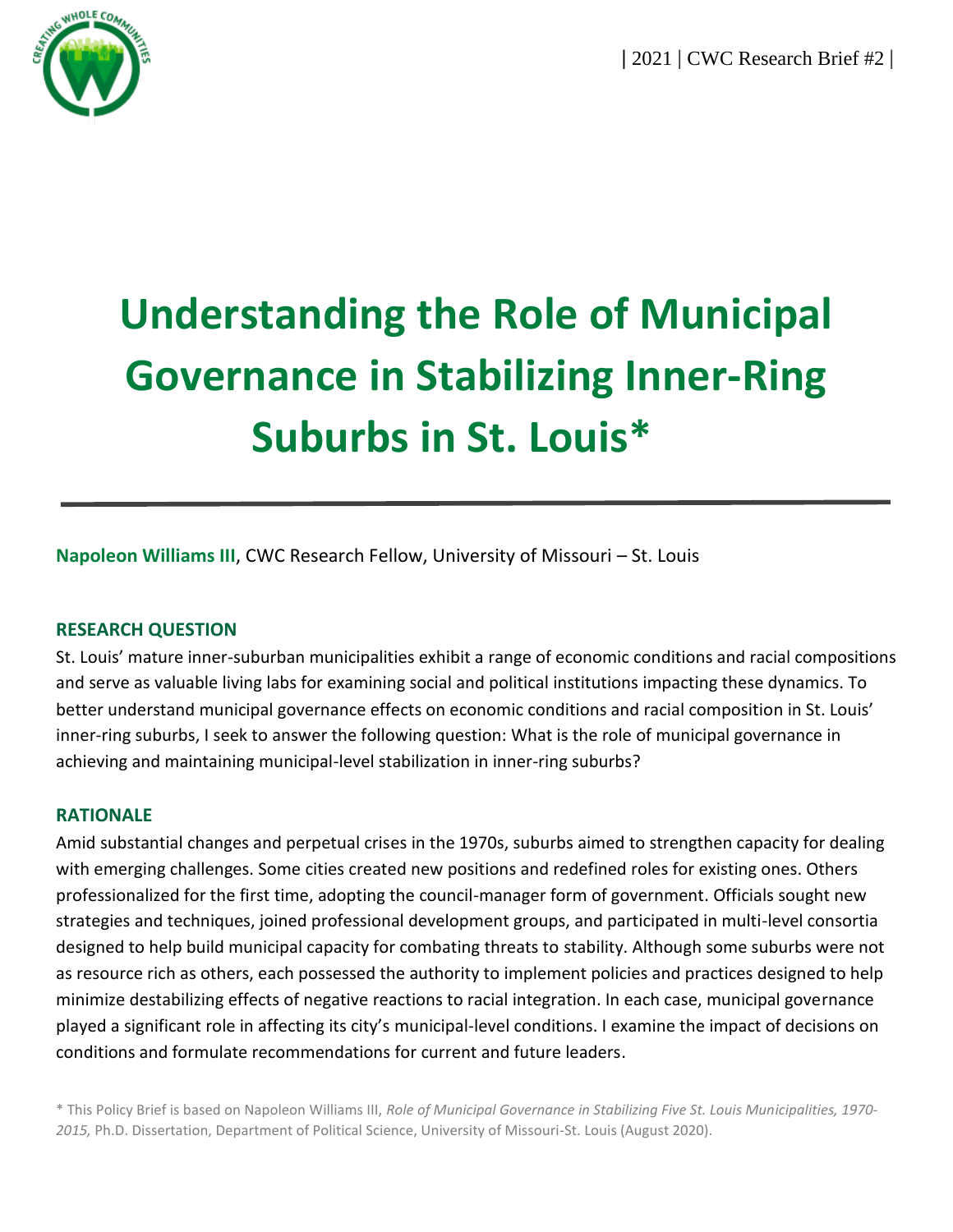

# *Population, segregation, and poverty in the suburbs*

The rate of suburban population growth has outpaced urban centers in every decade since the invention of the automobile.<sup>1</sup> Of metropolitan area residents, 60% reside in the suburbs. In terms of size, suburbs have not been "sub" for a long time. And not for a long time have they been synonymous with economic, social, and white exclusivity.<sup>2</sup> Beginning in the 1960s, blacks began migrating to the suburbs. Black suburbanization was often met with white flight, housing discrimination, inequitable policing strategies, polarization, and school district battles.<sup>3</sup> Most suburban municipalities responded by attempting to exclude blacks. Some tried to achieve and manage integration but lacked the expertise needed to effectively address racial tipping. Consequentially, many inner-ring municipalities transitioned from all-white to nearly all-black.

As is true in cities, black families live in the least desirable neighborhoods in mature suburbs, even when they can afford better. Re-segregation, coupled with concentrated poverty, has led to many inner-ring suburban municipalities experiencing significant fiscal stress. Nonwhite neighborhoods, particularly those that have been nonwhite for the longest time, are isolated from economic opportunities. Financial difficulties are often exacerbated by the isolation experienced in neighborhoods located in predominantly nonwhite areas. These challenges compound over time amplifying their effects on individuals, families, and institutions. Local schools destabilize and crime increases as local governments grapple with increased economic woes and struggle to deliver public services.

Some inner-suburban communities managed to prevent racial tipping and economic decline. They enacted policies and implemented racial integration maintenance programs during the early period of black suburbanization (1960s and 1970s). By the 1970s and 1980s, policies and programs were yielding encouraging results. While less overt discriminatory housing practices persisted, some of the formerly all-white areas experienced and maintained a notable mix of black and white residents, and enjoyed a healthy mix of economic strata, housing stock, commercial businesses, and industry. To investigate this phenomenon, I constructed a mixed-methods research model consisting of five case studies. I examine the role municipal officials occupy in municipalities achieving and maintaining municipal level stabilization.

# **DATA, METHODS, & CASES**

I established minimum thresholds to study like cases. Only municipalities maintaining at least a population of 10,000 residents throughout the study period (1970-2015) were considered (except for Maplewood which I included as a control case). Only municipalities demonstrating at least 30 percent black residency at some point during the study period (1970-2015) were considered for the study (again, Maplewood was excluded from this requirement). I was primarily interested in cases in which the municipality shifted from all white to

<sup>&</sup>lt;sup>1</sup> Gallagher (2013) notes that while this trend persisted throughout the 20<sup>th</sup> Century into the first decade of the 2000s, in 2011, that trend reversed for the first time in a hundred years.

<sup>&</sup>lt;sup>2</sup> See Logan (2014) for more about the dynamic changes in suburbs and the variance in suburban economic classes.

<sup>&</sup>lt;sup>3</sup> For more about black suburbanization see Galster (1991) and; Schneider and Phelan (1993).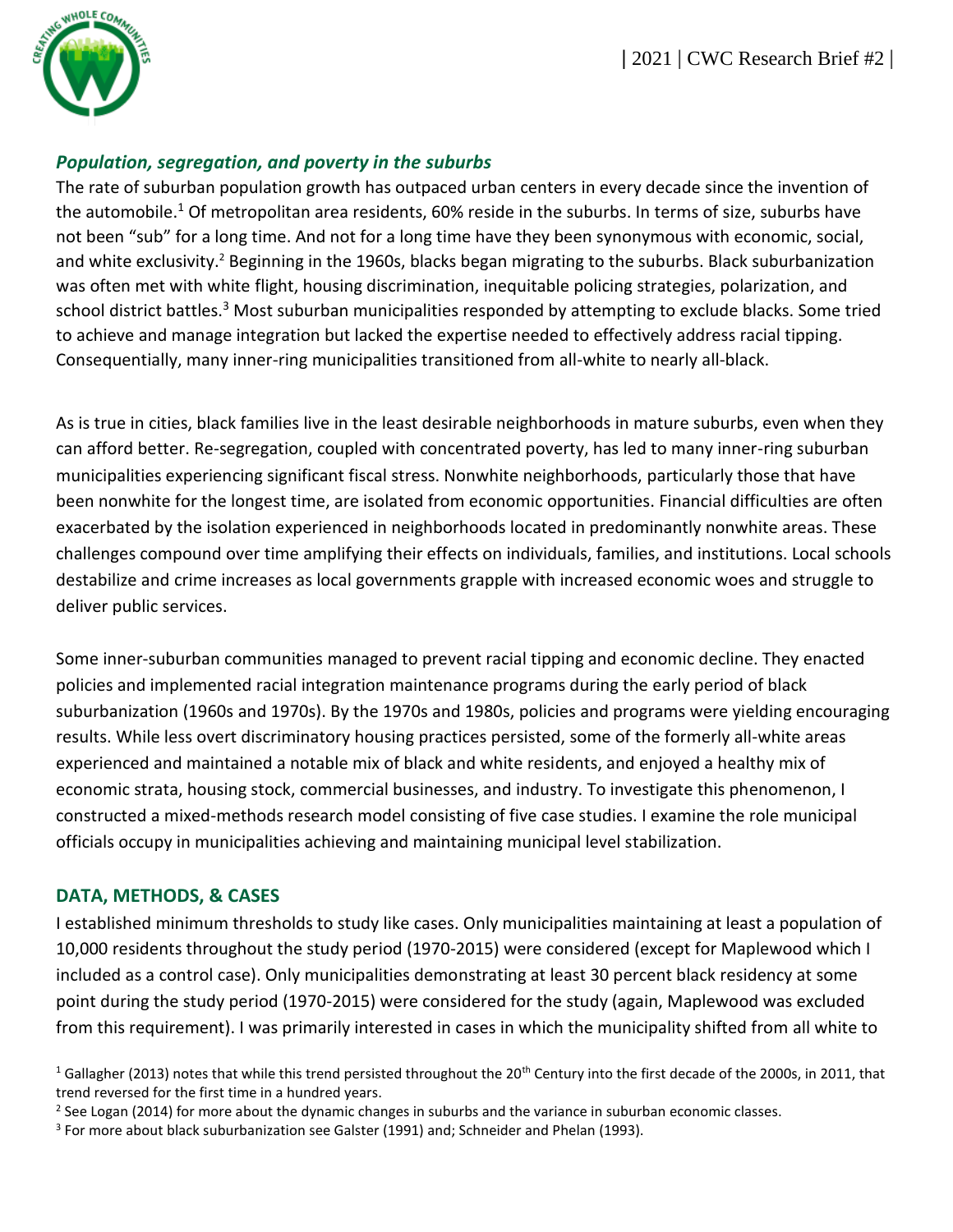

integrated (defined as ≥ 30 percent black residency), and cases in which the municipality tipped or appears to be in danger of tipping to a predominantly black population (71 percent or more).

I gathered and organized a robust data set which included records of councils', boards', and commissions' meetings; budgets; housing and business records; memos and letters; legal documents, including case files and transcripts; legislation, code books, and resolutions; and news articles from historical repositories and electronic sources. I conducted interviews with 30 participants. I analyzed economic strength and stress by examining budgetary activities, such as fiscal structure, fiscal policy and practices, and I compared fiscal conditions with county-wide averages in five-year intervals controlling for population. I partitioned the case studies into three categories: Stable, Declining, and Transitioning.

In the table below, I list the five municipalities selected for the study and summarize some key data trends utilized in the selection process and throughout my examination of the cases.

| Municipality    | <b>Status</b>        | Population    | % Black      | *Per Capita Income | Poverty Rate |
|-----------------|----------------------|---------------|--------------|--------------------|--------------|
| Ferguson        | <b>Transitioning</b> | $28.9k - 21k$ | $0.9 - 67.4$ | \$8k - \$20.7      | $4.1 - 22.1$ |
| Hazelwood       | <b>Transitioning</b> | 14k - 25.7k   | $1.9 - 34.7$ | \$8.7k - \$25k     | $3.2 - 14.6$ |
| Jennings        | <b>Declining</b>     | 19k - 14.8k   | $0.5 - 91.7$ | $$7k - $15.8k$     | $5.5 - 29.9$ |
| Maplewood       | <b>Stable</b>        | $8k - 12.8k$  | $0.2 - 15.2$ | $$7k - $21k$       | $8.8 - 19.6$ |
| University City | Stable               | $46k - 35k$   | $20 - 34.7$  | $$8.6k - $39.7k$   | $6.8 - 17.6$ |

#### **Summary of changes in racial composition and economic conditions over time (1970 – 2015)**

\*Denotes 1980-2015 figures.

## **FINDINGS**

While I find municipal governance occupies a predominant role in affecting municipal-level conditions through policymaking, administrative performance, and practices, the most critical determinants of municipal-level stabilization involve a separate and specific set of ancillary factors. I conclude that achieving and maintaining stabilization require officials to possess skills and capabilities to perform duties not mandated in traditional municipal governance. Further, I conclude that professional capacity and voter preferences (in cities with high citizen civic engagement) significantly affect policy decisions, administrative actions, practices, and ancillary factors, thus influencing success and failure of municipal governance in municipal-level stabilization.

In addition to traditional government functions, policymakers and administrators engaged in a range of activities, including leveraging diverse coalitions; advocating at the local, county, state, and federal levels; robust promoting and marketing; garnering multidisciplinary, resident, and business input; and securing and optimizing resources. Municipal governments that anticipated and identified threats early, proactively secured citizen support, mobilized groups, developed and implemented strategies, and overcame volatile political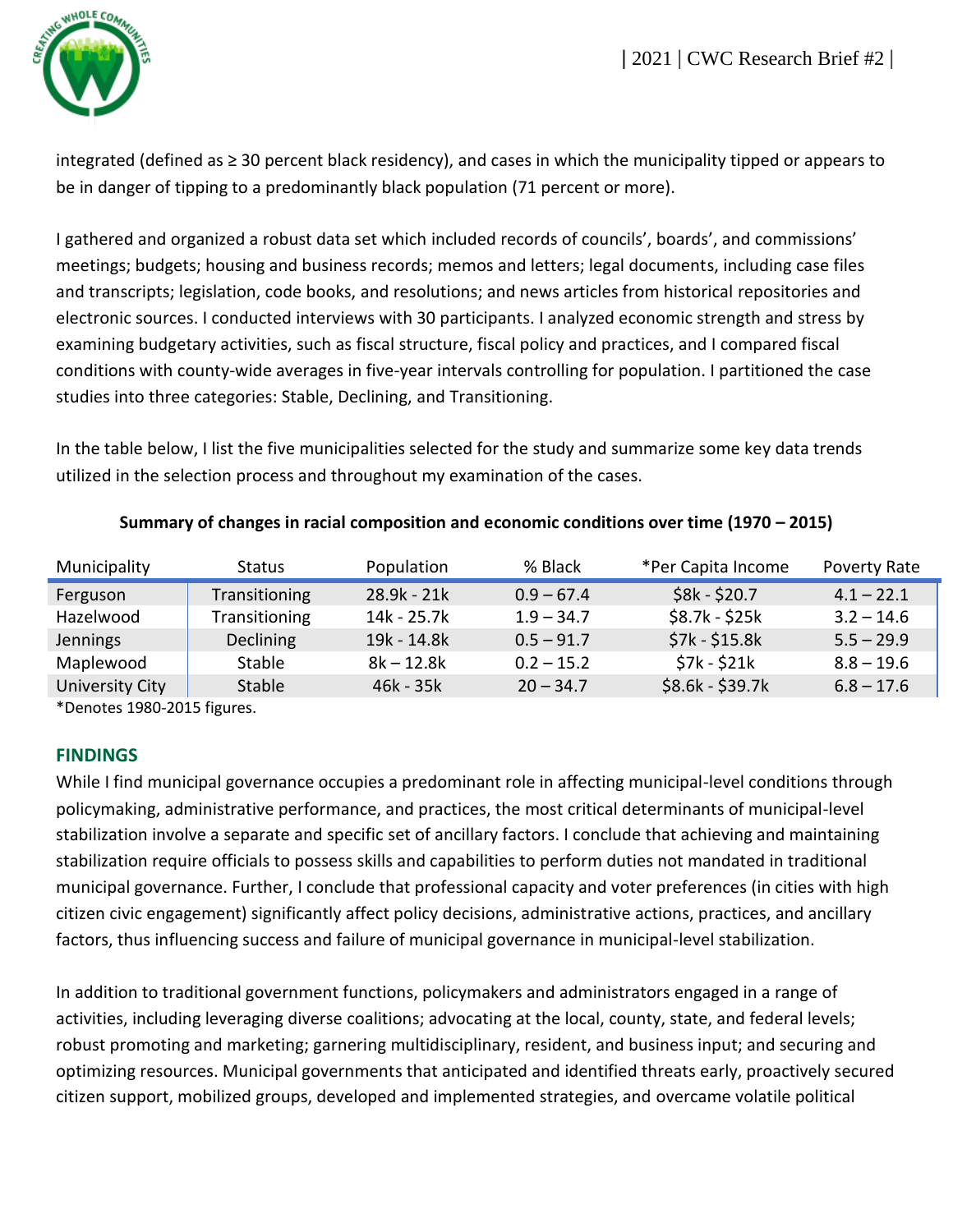

environments were able to implement stabilization measures with substantive impact. The degree to which local officials successfully executed these maneuvers depended on their level of expertise, professionalism, savoir faire, leadership capacity, and citizen mandates. Government leaders comprised of competent professionals possessing advanced proficiencies in a range of disciplines were better equipped than their nonprofessional counterparts to identify areas of need, utilize existing stabilization tools, and develop new tools.

While most policymakers and administrators favored progressive racial integration policies as best practice, in the civically engaged council-manager cities of Ferguson and University City, policies, administrative actions, and practices tended to reflect citizens' preferences. For Ferguson, this meant decisions often violated best practice, contradicted expressed views of the council majority, and ignored administrative recommendations. Despite a highly charged, civically engaged citizenry, Jennings' strong mayor enjoyed council consensus and minimal threat of voter backlash as power was dispersed among executive, legislative, and administrative offices. For Hazelwood, where civic engagement was relatively low and in Maplewood, where no threat of resegregation ever emerged, municipal leadership enjoyed more liberty to enact policies and practices consistent with the preferences of the council majority and administrative recommendations.

Hazelwood, Jennings, and University City officials proactively enacted anti-discrimination legislation, inclusive programs, civilian boards, and supported community-led stabilization efforts. After becoming charter cities, professionally led Maplewood and Hazelwood experienced an incredible renaissance and exponential growth, respectively. Like pre-charter Hazelwood and Maplewood, Jennings' municipal governance lacked professional capacity and expertise. Serving part-time and requiring no professional training, Jennings' mayor occupied the roles held by city managers and administrative staff in the other cities. This created deficiencies in the ancillary activities critical to stabilization. Consequentially, Jennings failed to stabilize despite early intervention and implementation of best practices. These cities offer fundamental lessons in the role of municipal governance in municipal level stabilization, and how professional capacity and citizen engagement impact the role of municipal governance in municipal level stabilization.

For current and future suburban leaders to stabilize their municipalities they must be willing and able to transcend traditional governance. Policy and administrative choices remain critically important as they are the foundation upon which the house is built. However, the condition of the house and how long it stands are determined by the level and type of maintenance on the house. Public service requires exhaustive effort and difficult, sometimes unpopular, decision-making. While professional capacity expands the toolbox, a city's fate does not rest solely on the presence or absence of professionals. We learn from Ferguson's destabilizing transition that professional governance is only as good as its willingness to leverage best practices despite voter opposition. Jennings' decline teaches us that best practice is ineffective absent the professional capacity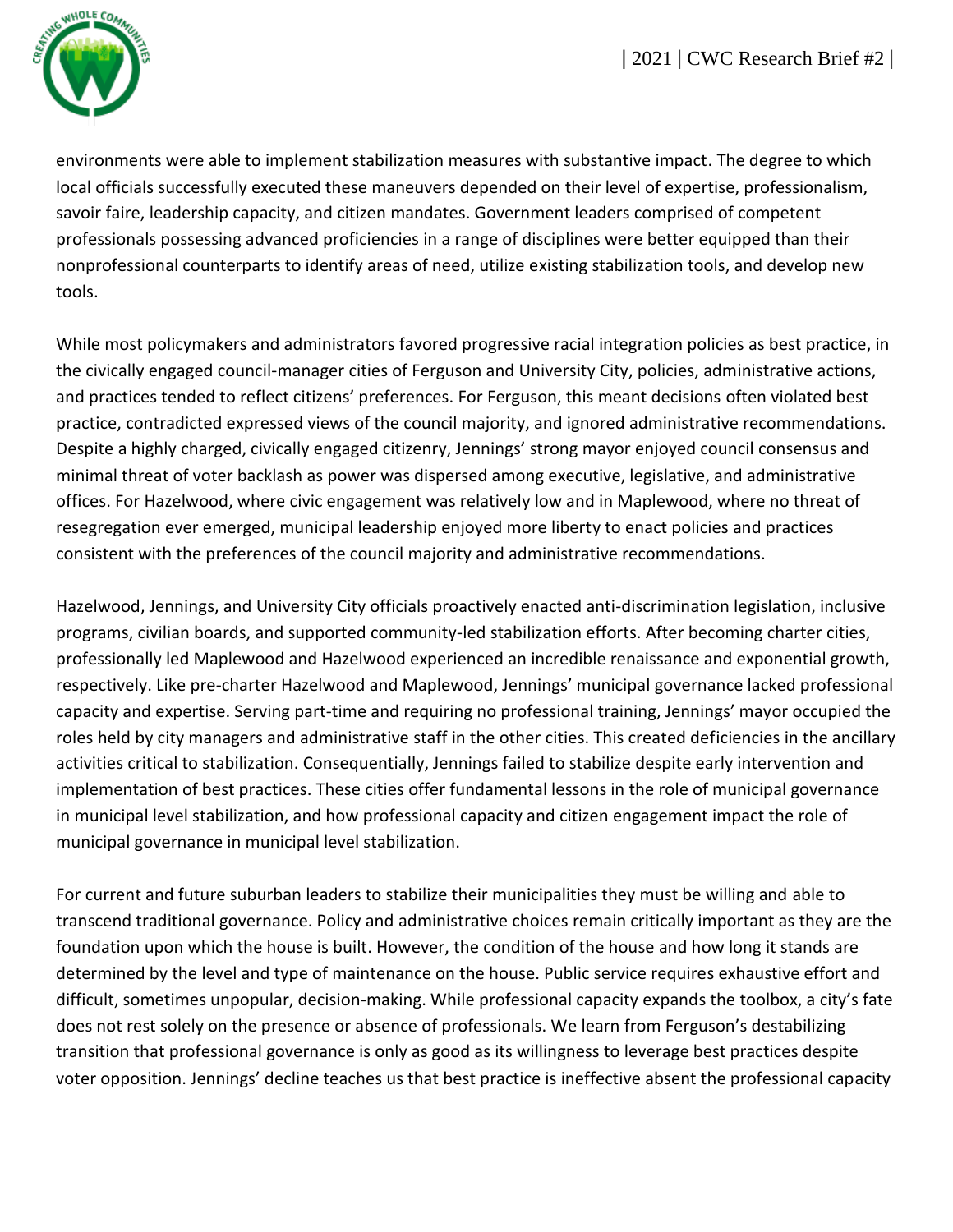**|** 2021 **|** CWC Research Brief #2 **|**



to sufficiently manage, support, and expand efforts. Hazelwood, Maplewood, and University City demonstrate stabilization requires best practice polices, professional capacity, and ancillary maintenance.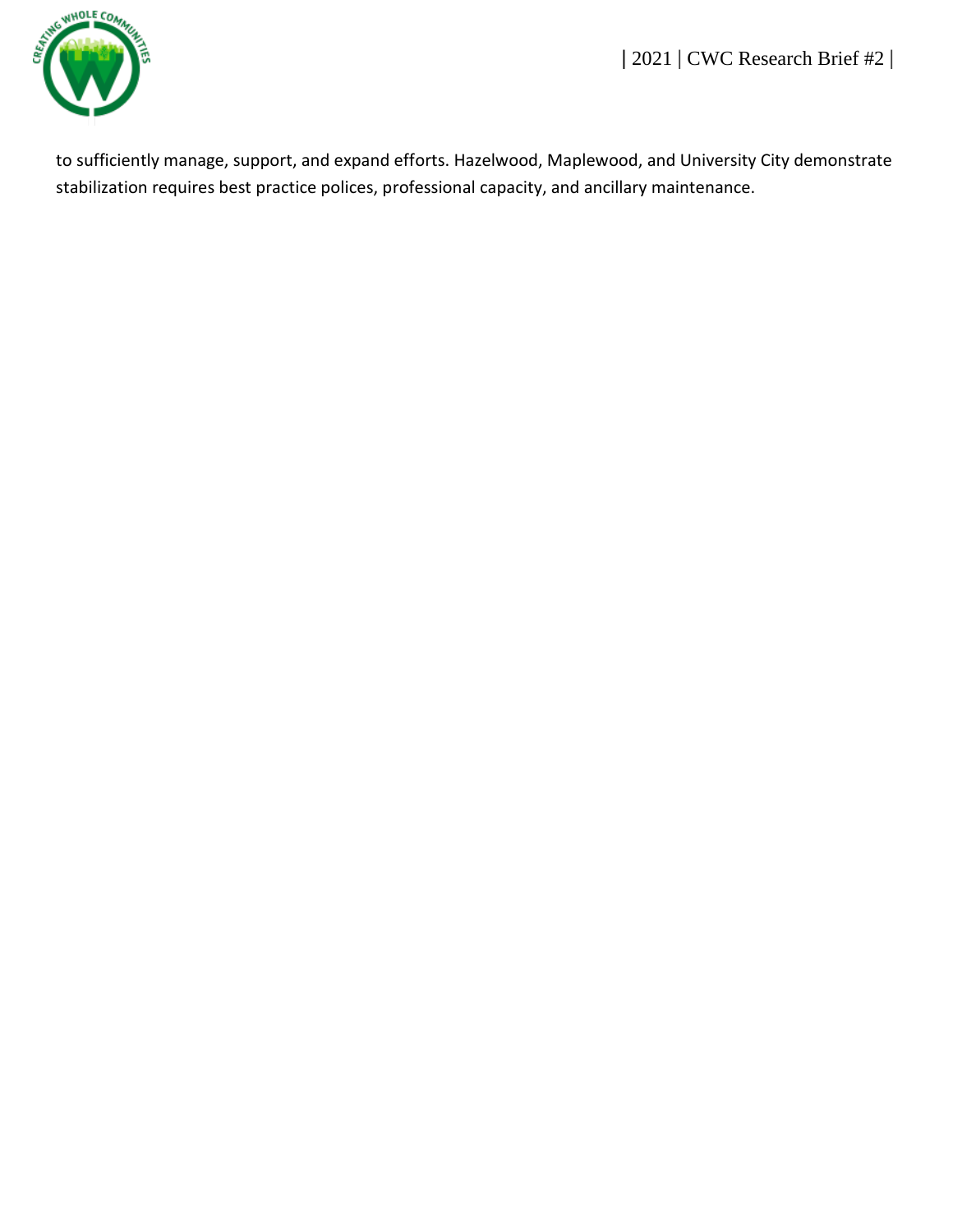

## **APPENDIX 1:**

# **Summary of Findings for Capacity and Voter Status in Five St. Louis Suburbs**

| Municipality    | Status as of 2015 | <b>Governance Capacity</b><br>(Historically) | <b>Voter Status</b><br>(Historically)       |
|-----------------|-------------------|----------------------------------------------|---------------------------------------------|
| Ferguson        | Transitioning     | Reactionary/Professional                     | Exclusionary/High Civic<br>Engagement       |
| Hazelwood       | Transitioning     | Proactive/Professional                       | Acquiescent/Low Civic<br>Engagement         |
| Jennings        | Declined          | Proactive/Nonprofessional                    | Acquiescent/Reactionary<br>Civic Engagement |
| Maplewood       | Stable            | Reactionary/Professional                     | Polarized/Reactionary<br>Civic Engagement   |
| University City | Stable            | Proactive/Professional                       | Inclusive/High Civic<br>Engagement          |
|                 |                   |                                              |                                             |

Note: Governance capacity and voter status are presented as historical descriptions depicting characteristics exhibited from the point economic decline and/or racial resegregation began to the period when measures were employed. In my Ph.D. Dissertation, I lay out how changes in governance capacity and voter preferences affected different measures, time of implementation, and impact of decisions resulting in municipalities achieving their 2015 status.

Definition of Terms:

*Acquiescent*- Citizens deferred to municipal leadership on integration measures.

*Civic Engagement*- Degree of citizen involvement and influence in municipal decisions.

*Declined*- Municipality is fiscally stressed and resegregated.

*Exclusionary*- Majority of citizens opposed integration measures.

*Inclusive*- Majority of citizens preferred integration measures.

*Nonprofessional*- No city manager, elected executive performs various administrative duties.

*Polarized*- Citizens were divided on enacting integration measures.

*Proactive*- Municipal governance anticipated threats and enacted measures early.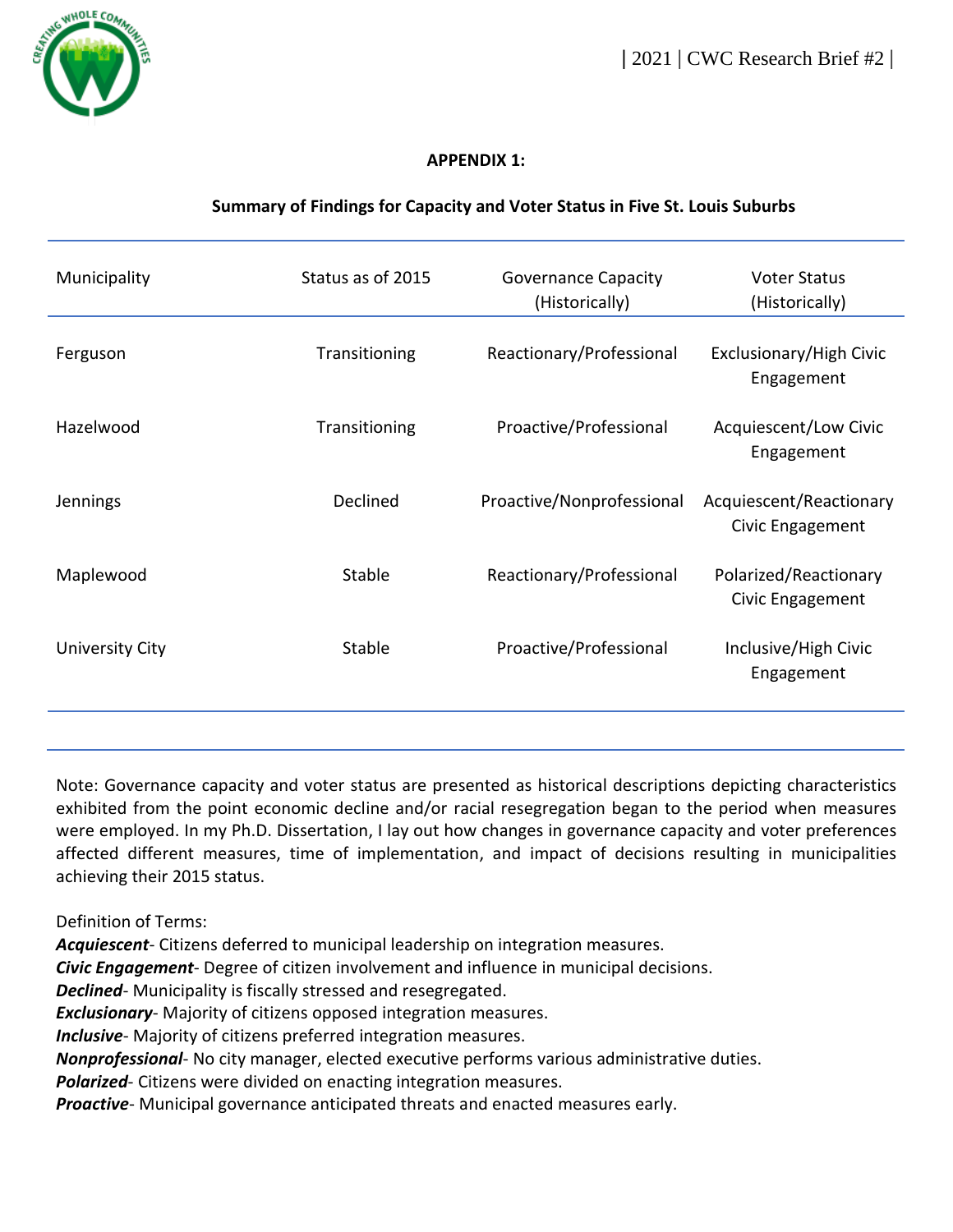

*Professional*- Trained city manager oversees city affairs and supervises administrative forces. *Reactionary (Voter Status)*- Citizen civic engagement fluctuated, mobilized for certain issues. *Reactionary (Governance Capacity)*- Enacted measures after threats evolved into problems. *Stable*- Municipality is fiscally strong and/or integrated.

*Transitioning*- Municipal conditions trending towards economic decline/growth, racial integration/resegregation.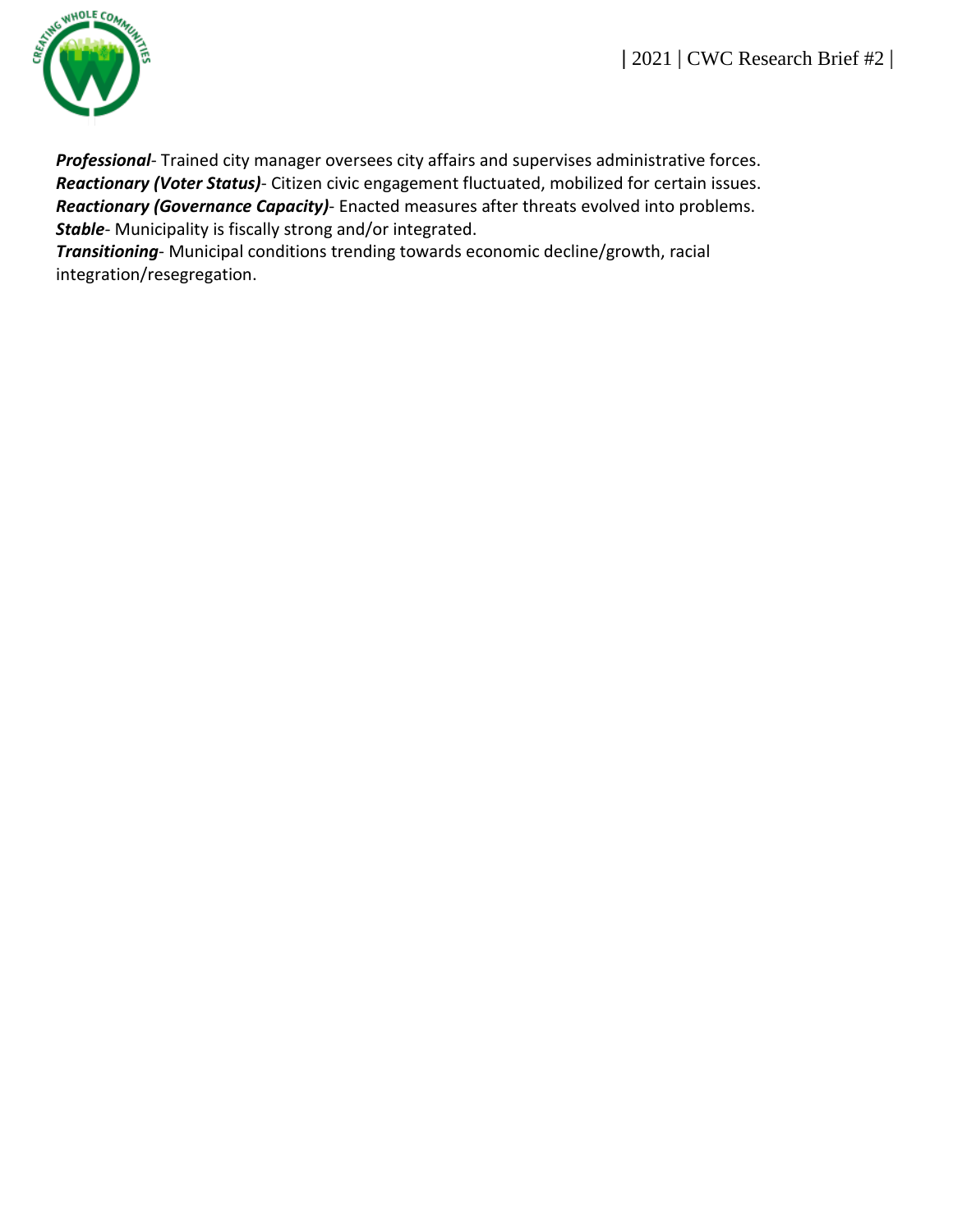

# **APPENDIX 2:**

# **Checklist of Policy and Practice Options for Municipal Governance (Municipal Toolbox)**

#### **Toolbox:**

**Tool**

- 1.) Housing:
	- a. Did the municipality employ integration maintenance practices (i.e. point of sale inspections, forbidding For Sale signs, door-to-door solicitations, affirmative marketing to whites?
	- b. Did the municipality pass a fair housing ordinance?
	- c. Did the municipality rezone land to exclude rental housing?
	- d. Did the municipality participate in federal affordable housing programs (i.e. CDBG, Section 8, LIHTC, etc.)?
- 2.) Policing and Code Enforcement:
	- a. Did the municipality have its own police department, or did it contract out?
	- b. Did the municipality have programs to specifically recruit black police officers?
	- c. Did the municipality have any civilian review boards?
	- d. Did the municipality have separate property maintenance and existing building codes?
	- e. Did the municipality out-source its code enforcement, share officers with other municipalities, or contract with the county?
- 3.) Engagement, Support, and Timing:
	- a. Did the municipality engage residents, solicit resident input on issues, and include residents in decisions?
	- b. Did the municipality appoint and hire black administrators and employees?
	- c. Did the municipality establish, support, provide resources, and/or fund civic associations working to improve race relations?
	- d. Did the municipality implement strategies of municipal-level stabilization prior to the percentage of Black residents exceeding 20%?
- 4.) Land Use:
	- a. Did the municipality invest significant funds in mixed-use pedestrian friendly developments (i.e. parks, public spaces, recreation centers)?
	- b. Did the municipality initiate, support, and/or fund land reutilization, beautification, and revitalization programs?
- 5.) Fiscal:
- a. Did the municipality develop diverse revenue streams, / employ taxation-by-citation practices relying heavily on traffic fines and court fees to generate revenue?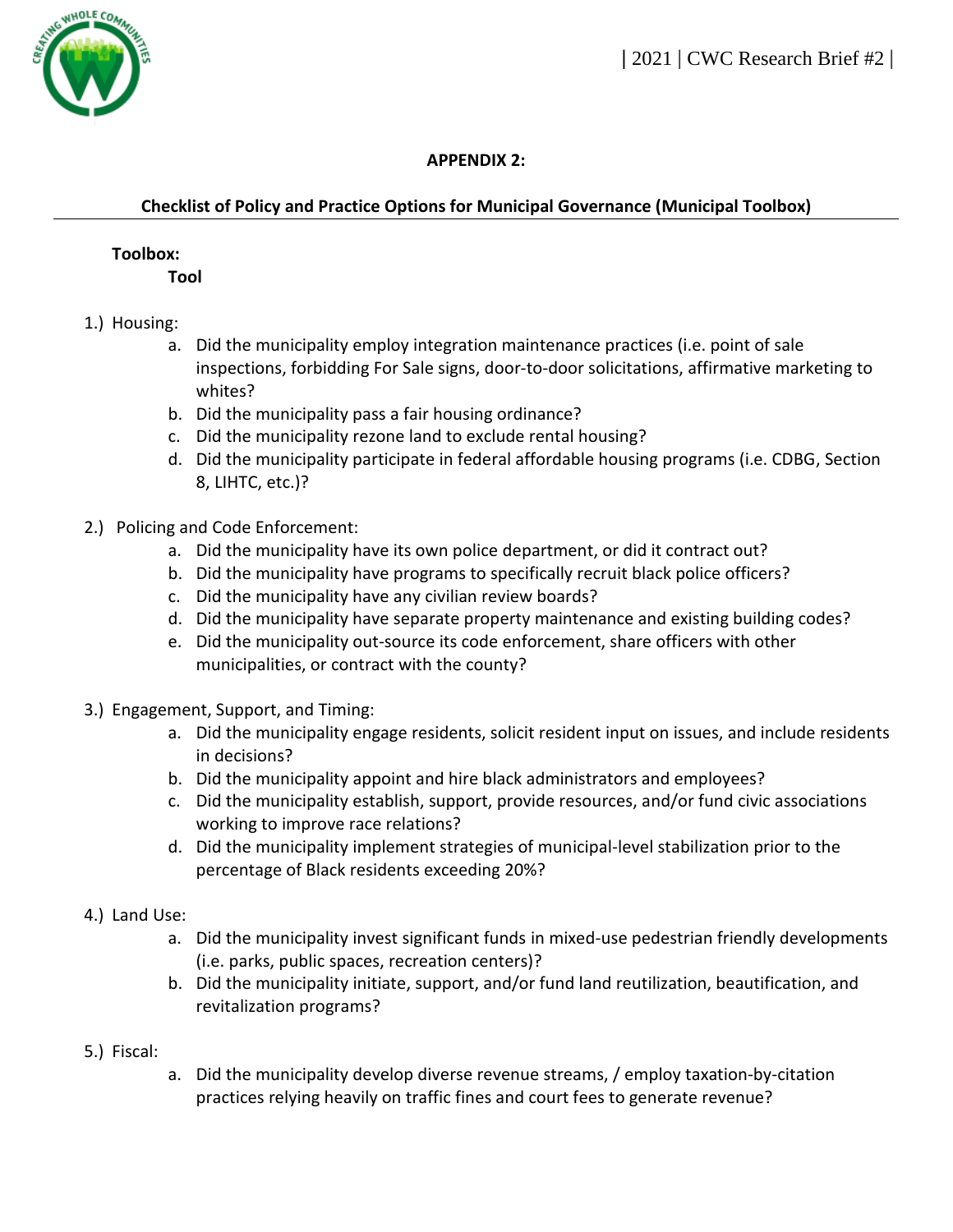

- b. Did the municipality employ a professional CPA or contract with an accounting firm?
- c. Did the municipality participate in the county sales tax pool or did it elect to be point-ofsale?
- d. Did the municipality apply for and secure grants (for training, equipment, etc.)?
- e. Did the municipality use TIF and/or other tax breaks to attract businesses?